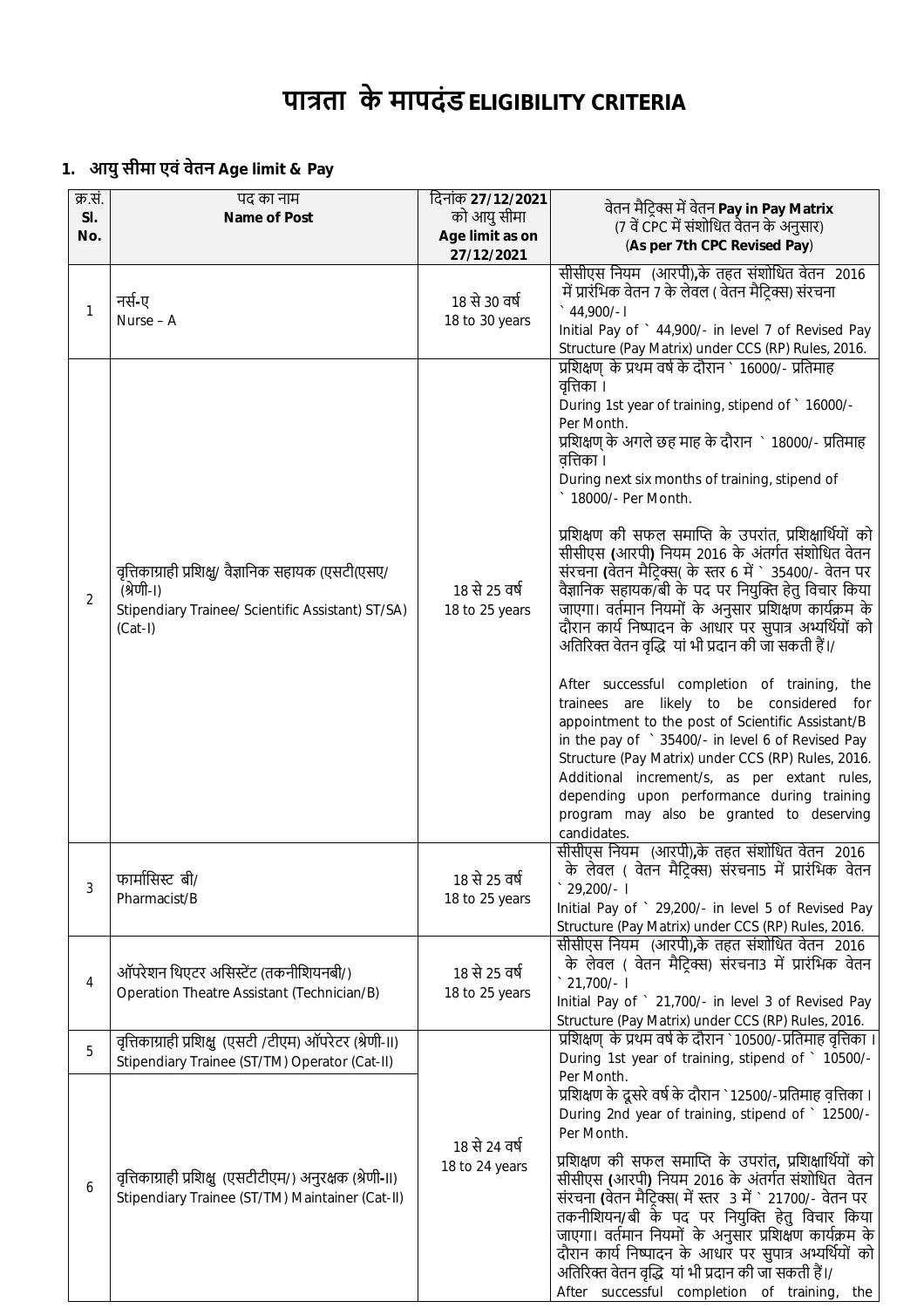|    |                                  |                | are likely to be considered<br>trainees<br>for l    |
|----|----------------------------------|----------------|-----------------------------------------------------|
|    |                                  |                | appointment to the post of Technician/B in the pay  |
|    |                                  |                | of ` 21700/- in level 3 of Revised Pay Structure    |
|    |                                  |                | (Pay Matrix) under CCS (RP) Rules, 2016. Additional |
|    |                                  |                | increment/s, as per extant rules, depending upon    |
|    |                                  |                | performance during training program may also be     |
|    |                                  |                | granted to deserving candidates.                    |
|    | असिस्टेंट ग्रेड(सं.मा)1-         |                |                                                     |
|    | Assistant Grade-1(HR)            |                | सीसीएस नियम (आरपी),के तहत संशोधित वेतन 2016         |
| 8  | असिस्टेंट ग्रेड.वि)1- एवं ले(.   |                | के लेवल ( वेतन मैटिक्स) संरचना4 में प्रारंभिक वेतन  |
|    | Assistant Grade-1(F&A)           | 21 से 28 वर्ष  | $\degree$ 25.500/-                                  |
| 9  | असिस्टेंट ग्रेड सी एण्ड) 1-एमएम( | 21 to 28 years | Initial Pay of ` 25,500/- in level 4 of Revised Pay |
|    | Assistant Grade-1(C&MM)          |                | Structure (Pay Matrix) under CCS (RP) Rules, 2016.  |
| 10 | स्टेनो ग्रेड1-                   |                |                                                     |
|    | Steno Grade-1                    |                |                                                     |

## **2. अिधकतम आयु सीमा मŐ छू ट Relaxation in Maximum Age Limit**

| क्र.सं.<br>S.No  | श्रेणी Category                                                                                                                                                 |                                                    | आयु में छूट Age relaxation                                  |  |
|------------------|-----------------------------------------------------------------------------------------------------------------------------------------------------------------|----------------------------------------------------|-------------------------------------------------------------|--|
| 1.               | अनुसूचित जाति अनुसूचित जन जाति/                                                                                                                                 | 5 वर्ष                                             |                                                             |  |
|                  | Scheduled Castes/Scheduled Tribes                                                                                                                               | 5 Years                                            |                                                             |  |
| 2.               | अन्य पिछड़ा वर्ग (गैर क्रीमी लेयर)                                                                                                                              | ३ वर्ष                                             |                                                             |  |
|                  | Other Backward Class (Non Creamy Layer)                                                                                                                         | 3 Years                                            |                                                             |  |
| 3.               | बेंचमार्क निशक्त जन                                                                                                                                             | $10$ वर्ष $*$                                      | *आवेदन प्रस्तुत करने की अंतिम तिथि को                       |  |
|                  | Persons With Benchmark Disabilities)PwBD)                                                                                                                       | 10 Years*                                          | आवेदक की अधिकतम आयु 56 वर्ष से                              |  |
|                  | बेंचमार्क निशक्तजन अनुसूचित जाति अनुसूचित जन जाति/                                                                                                              | $15$ वर्ष $*$                                      | अधिक नहीं होने की शर्त पर।                                  |  |
|                  | PwBD Scheduled Caste/Scheduled Tribe                                                                                                                            | 15 Years*                                          | *Subject to the condition that                              |  |
|                  |                                                                                                                                                                 | $13 \overline{\text{q}}\text{q}^*$                 | maximum age of the applicant on                             |  |
|                  | बेंचमार्क निशक्तजन अन्य पिछड़ा वर्ग (गैर क्रीमी लेयर)                                                                                                           | 13 Years*                                          | the last date of submission of                              |  |
|                  | PwBD- Other Backward Class (Non-Creamy layer)                                                                                                                   |                                                    | application shall not exceed 56                             |  |
|                  |                                                                                                                                                                 |                                                    | years.                                                      |  |
| $\overline{4}$ . | पूर्व सैनिक अभ्यर्थी                                                                                                                                            |                                                    | ग्रुप सी पद Group C posts:<br>सैन्य सेवा की अवधि + 3 वर्ष । |  |
|                  | Ex-Serviceman candidates                                                                                                                                        |                                                    |                                                             |  |
|                  |                                                                                                                                                                 |                                                    | Period of Military Service + 3 years                        |  |
|                  |                                                                                                                                                                 |                                                    | ग्रुप बी पदों हेतु : 05 वर्ष Group B posts : 05 Years :     |  |
|                  |                                                                                                                                                                 |                                                    |                                                             |  |
|                  |                                                                                                                                                                 |                                                    | पूर्व सैनिकों एवं सीओएसएससीओ समेत कमिशन्ड /                 |  |
|                  | पूर्व सैनिक अभ्यर्थी                                                                                                                                            | अँधिकारियों के मामले में ऊपरी आयु सीमा में वर्तमान |                                                             |  |
|                  | Ex-Serviceman candidates                                                                                                                                        |                                                    | नियमों के अनुसार पांच वर्ष की छूट दी जाएगी।                 |  |
|                  |                                                                                                                                                                 |                                                    | The upper age limit in case of Ex-serviceman                |  |
|                  |                                                                                                                                                                 | and                                                | Commissioned<br><b>Officers</b><br>including                |  |
|                  |                                                                                                                                                                 |                                                    | ECOs/SSCOs shall be relaxed by five years as                |  |
|                  |                                                                                                                                                                 | per extant rules.                                  |                                                             |  |
| 5.               | जे एंड के के अभ्यर्थियों के लिए रियायत:- जिन्होंने दि 01.01.1980 .से 31.12.1989                                                                                 | 5 वर्ष ।                                           |                                                             |  |
|                  | की अवधि के दौरान जम्मू एवं कश्मीर राज्य के कश्मीर संभाग में साधरणत :निवास                                                                                       |                                                    | 5 Years.                                                    |  |
|                  | किया है। कोई भी अभ्यर्थी, जो इस श्रेणी में छूट पाने के इच्छुक है, को कश्मीर                                                                                     |                                                    |                                                             |  |
|                  | संभाग के जिला मजिस्ट्रेट अथवा किसी अन्य प्राधिकारी, जिन्हें जम्मू एवं कश्मीर                                                                                    |                                                    |                                                             |  |
|                  | सरकार द्वारा इस हेतु नियुक्त किया गया हो, जिनके क्षेत्राधिकार में उन्होंने साधरणत:<br>निवास किया है, द्वारा जारी प्रमाण पत्र प्रस्तुत करना होगा कि उन्होंने दि. |                                                    |                                                             |  |
|                  | 01.01.1980से 31.12.1989 की अवधि में जम्मू कश्मीर राज्य के कश्मीर संभाग में                                                                                      |                                                    |                                                             |  |
|                  | साधरणत :निवास किया है।                                                                                                                                          |                                                    |                                                             |  |
|                  | Concession for J&K Candidates:- Who had ordinarily been domiciled                                                                                               |                                                    |                                                             |  |
|                  | in the Kashmir Division in the State of Jammu and Kashmir during the                                                                                            |                                                    |                                                             |  |
|                  | period 01-01-1980 to 31-12-1989. Any applicant intending to avail                                                                                               |                                                    |                                                             |  |
|                  | the relaxation under this Category shall have to submit a certificate                                                                                           |                                                    |                                                             |  |
|                  | from the District Magistrate in Kashmir Division within whose                                                                                                   |                                                    |                                                             |  |
|                  | jurisdiction he/she had ordinarily resided or any other authority                                                                                               |                                                    |                                                             |  |
|                  | designated in this behalf by the Govt. of Jammu & Kashmir to the                                                                                                |                                                    |                                                             |  |
|                  | effect that he/she had ordinarily been domiciled in the Kashmir                                                                                                 |                                                    |                                                             |  |
|                  | Division of the State of Jammu & Kashmir during the period from 01-                                                                                             |                                                    |                                                             |  |
|                  | 01-1980 to 31-12-1989.                                                                                                                                          |                                                    |                                                             |  |
| 6.               | विधवा तलाकशुदा ,महिलाएं तथा न्यायिक तौर पर अपने पतियों से अलग हुई                                                                                               |                                                    | 35 वर्ष की आयु अनुसूचित)जाति जन /जाति के सदस्यों            |  |
|                  | महिलाएं और जिन्होंने पुनर्विवाह न किया हो।                                                                                                                      |                                                    | के लिए 40 वर्ष तक परन्तु (शैक्षिक योग्यता एवं भर्ती की      |  |
|                  | )केवल ग्रुप-सी पद (                                                                                                                                             |                                                    | प्रक्रिया में कोई छूट नहीं होगी।                            |  |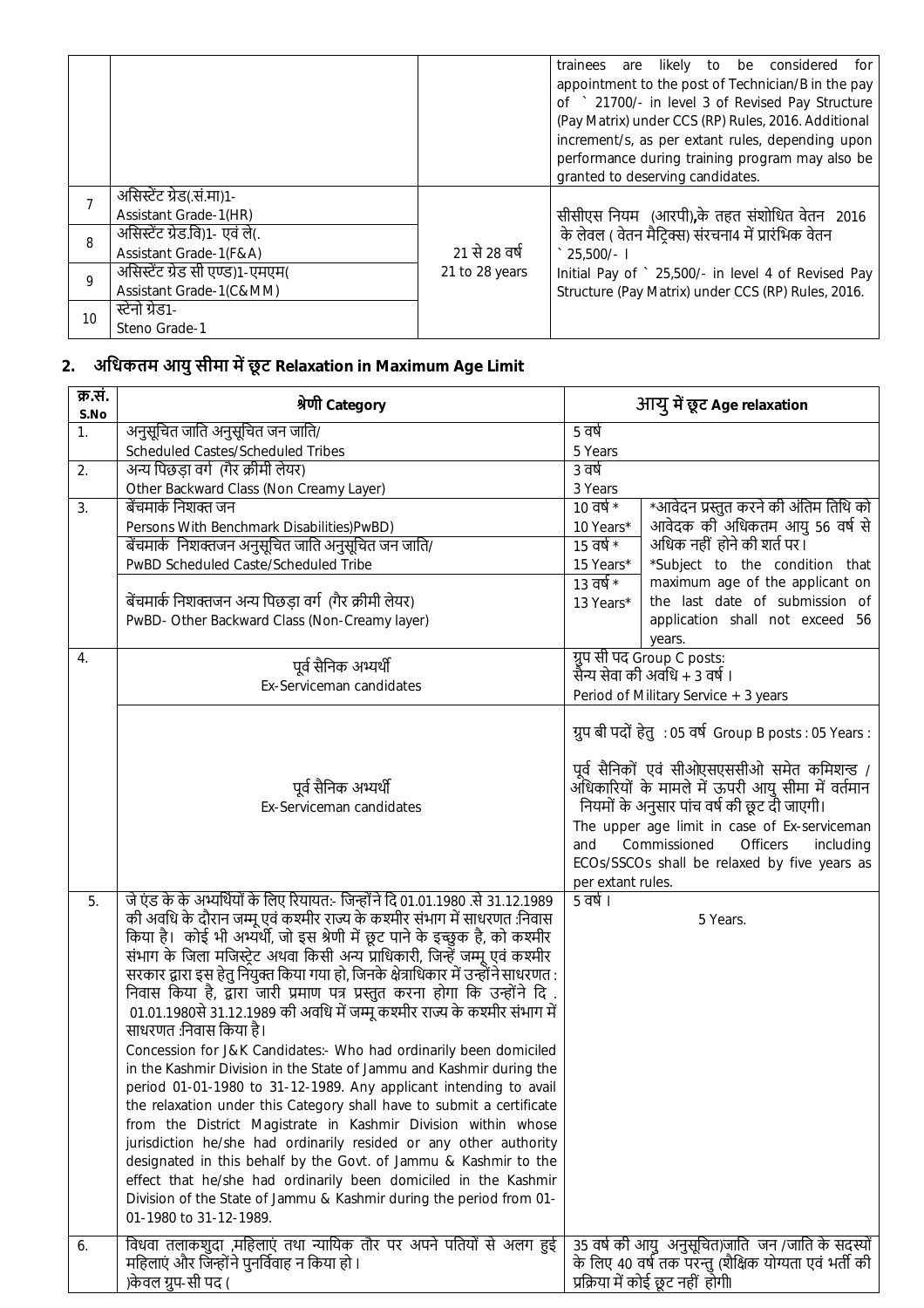|             | Widows, divorced women and women judicially separated from their                                                    | Upto the age of 35 years (upto 40 years for |  |  |
|-------------|---------------------------------------------------------------------------------------------------------------------|---------------------------------------------|--|--|
|             | husbands and who are not re-married. (Applicable for Group-C posts)                                                 | members of Scheduled Castes and Scheduled   |  |  |
|             |                                                                                                                     | Tribes) but no relaxation in educational    |  |  |
|             |                                                                                                                     | qualification or method of recruitment.     |  |  |
| नोट         | एनपीसीआईएल में संविदा पर कार्य करने एवं संविदा कर्मचारी तथा एनपीसीआईएल में कार्य करने का अनुभव रखने वाले आवेदकों को |                                             |  |  |
| <b>Note</b> | निर्धारित आयु सीमा में अधिकतम 5 वर्ष तक की अतिरिक्त छूट प्रदान की जाएगी                                             |                                             |  |  |
|             | Additional relaxation in prescribed age limit commensurate with experience of working with NPCIL on Contract        |                                             |  |  |
|             | including contract workers and those who are possessing experience of working with NPCIL, subject to maximum of     |                                             |  |  |
|             | 5 years.                                                                                                            |                                             |  |  |

#### **3. एनपीसीआईएल मŐ बŐचमाकŊ िनशƅ जन के िलए िचि˥त पद : िनशƅता 40% या उससे अिधक होनी चािहए Identified Posts for PwBDs in NPCIL : Disability should be 40% or more**

| समूह  | पद का नाम                                                                                                                             |                             | पद पर नियुक्ति के लिए उपयुक्त निशक्तता की श्रेणी                                                                                                                                                                                                                                                                                                                                                                                                                                                                                                                           |
|-------|---------------------------------------------------------------------------------------------------------------------------------------|-----------------------------|----------------------------------------------------------------------------------------------------------------------------------------------------------------------------------------------------------------------------------------------------------------------------------------------------------------------------------------------------------------------------------------------------------------------------------------------------------------------------------------------------------------------------------------------------------------------------|
| Group | Name of the Post                                                                                                                      |                             | Disablement category suitable for appointment to the post                                                                                                                                                                                                                                                                                                                                                                                                                                                                                                                  |
| B     | नर्स-ए Nurse – A                                                                                                                      |                             | मंद दृष्टि, एक टांग, प्रमस्तिष्किय पक्षपात, कुष्ठ उपचारित, बौनापन, एसिड हमला<br>पीडित, विशिष्ट अधिगम) अक्षमता, मानसिक रूग्णता, बहुदिव्यांगता।<br>Low Vision(LV), One Leg(OL), Cerebral Palsy (CP), Leprosy Cured (LC),<br>Dwarfism (Dw), Acid Attack Victim (AAV), Specific Learning Disability<br>(SLD), Mental Illness (MI), Multiple Disabilities (MD)                                                                                                                                                                                                                  |
|       |                                                                                                                                       | यांत्रिकी<br>Mechanical     | बहरा,  ऊँचा सुनने वाला, एक बांह, एक टांग, प्रमस्तिष्किय पक्षपात, कुष्ठ उपचारित,<br>बौनापन, एसिड हमला पीडित, विशिष्ट अधिगम अक्षमता, मानसिक रूग्णता,<br>बहुदिव्यांगता ।<br>Deaf (D), Hard of Hearing (HH), One Arm (OA), One Leg(OL), Cerebral<br>Palsy (CP), Leprosy Cured (LC), Dwarfism (Dw), Acid Attack Victim (AAV),<br>Specific Learning Disability (SLD),<br>Mental Illness (MI), Multiple<br>Disabilities (MD)                                                                                                                                                      |
|       | वृत्तिकाग्राही प्रशिक्षु/ वैज्ञानिक<br>सहायक (एसटी(एसए/<br>(श्रेणी-।)<br>Stipendiary Trainee/ Scientific<br>Assistant) ST/SA) (Cat-I) | विद्युत<br>Electrical       | बहरा, ऊँचा सुनने वाला, एक बांह, एक टांग, प्रमस्तिष्किय पक्षपात, कुष्ठ उपचारित,<br>बौनापन, एसिड हमला पीडित, आटिज्म स्पेकट्म डिसऑर्डर (अत्यल्प), विशिष्ट<br>अधिगम) अक्षमता, मानसिक रूग्णता , बहुदिव्यांगता ।<br>Deaf (D), Hard of Hearing (HH), One Arm (OA), One Leg(OL), Cerebral<br>Palsy (CP), Leprosy Cured (LC), Dwarfism (Dw), Acid Attack Victim (AAV),<br>Autism Spectrum Disorder -Mild (ASD - M), Specific Learning Disability<br>(SLD), Mental Illness (MI), Multiple Disabilities (MD)                                                                          |
|       |                                                                                                                                       | इलैक्टोनिक्स<br>Electronics | बहरा, ऊँचा सुनने वाला, एक टांग, प्रमस्तिष्किय पक्षपात, कुष्ठ उपचारित, बौनापन,<br>एसिड हमला पीडित, आटिज्म स्पेकट्रम डिसऑर्डर (अत्यल्प), विशिष्ट अधिगम<br>अक्षमता, मानसिक रूग्णता, बहुदिव्यांगता ।<br>Deaf (D), Hard of Hearing (HH), One Leg(OL), Cerebral Palsy (CP),<br>Leprosy Cured (LC), Dwarfism (Dw), Acid Attack Victim (AAV), Autism<br>Spectrum Disorder -Mild (ASD - M), Specific Learning Disability (SLD),<br>Mental Illness (MI), Multiple Disabilities (MD)                                                                                                  |
| C     | फार्मासिस्ट बी/Pharmacist/B                                                                                                           |                             | बहरा, ऊँचा सुनने वाला, एक टांग, दोनों टॉॅंग, प्रमस्तिष्किय पक्षपात, कुष्ठ<br>उपचारित, बौनापन, एसिड हमला पीडित, आटिज्म स्पेकट्म डिसऑर्डर (अत्यल्प),<br>विशिष्ट अधिगम  अक्षमता, मानसिक रूग्णता , बहुदिव्यांगता ।<br>Deaf (D), Hard of Hearing (HH), One Leg(OL), Both Legs(BL), Cerebral<br>Palsy (CP), Leprosy Cured (LC), Dwarfism (Dw), Acid Attack Victim (AAV),<br>Autism Spectrum Disorder -Mild (ASD - M), Specific Learning Disability<br>(SLD), Mental Illness (MI), Multiple Disabilities (MD)                                                                     |
|       | वृत्तिकाग्राही प्रशिक्षु (एसटीटीएम/) ऑपरेटर (श्रेणी-II)<br>Stipendiary Trainee (ST/TM) Operator (Cat-II)                              |                             | बहरा,  ऊँचा सुनने वाला, एक बांह, एक टांग, एक भुजा एवं एक टाॅंग, प्रमस्तिष्किय<br>पक्षपात, कुष्ठ उपचारित, बौनापन, एसिड हमला पीडित, आटिज्म स्पेकट्म<br>डिसऑर्डर अल्प), अत्यल्प(, विशिष्ट अधिगम अक्षमता, मानसिक रूग्णता,<br>बहुदिव्यांगता ।<br>Deaf (D), Hard of Hearing (HH), One Arm (OA), One Leg(OL), One Arm &<br>One Leg (OAL), Cerebral Palsy (CP), Leprosy Cured (LC), Dwarfism (Dw),<br>Acid Attack Victim (AAV), Autism Spectrum Disorder -Mild, Moderate<br>(ASD - M, MoD), Specific Learning Disability (SLD), Mental Illness (MI),<br>Multiple Disabilities (MD) |
|       | वृत्तिकाग्राही प्रशिक्ष<br>(एसटीटीएम/) अनुरक्षक<br>(श्रेणी-॥)<br>Stipendiary Trainee (ST/TM)<br>Maintainer (Cat-II)                   | फिटर<br>Fitter              | नेत्रहीन, कम दृष्टि, बहरा, ऊँचा सुनने वाला, एक टांग, दोनों टाँगे, कुष्ठ उपचारित,<br>बौनापन, एसिड हमला पीडित, आटिज्म स्पेकट्रम डिसऑर्डर (अत्यल्प), विशिष्ट<br>अधिगम अक्षमता, मानसिक रूग्णता, बहुदिव्यांगता ।<br>Blind (B), Low Vision (LV), Deaf (D), Hard of Hearing (HH), One Leg(OL),<br>Both Legs(BL), Leprosy Cured (LC), Dwarfism (Dw), Acid Attack Victim<br>(AAV), Autism Spectrum Disorder - Mild (ASD -M), Specific Learning<br>Disability (SLD), Mental Illness (MI), Multiple Disabilities (MD)                                                                 |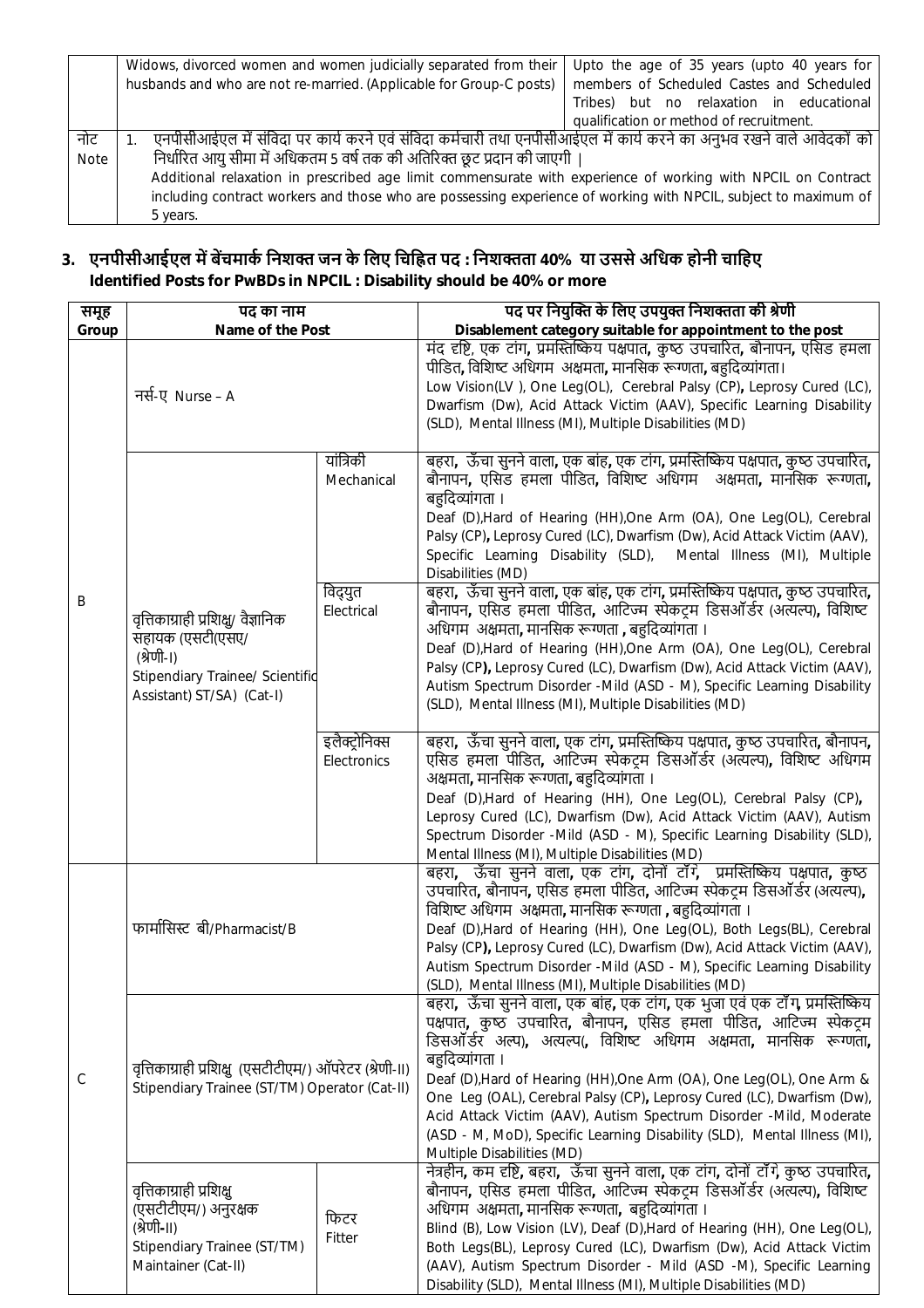|                                                            | इलेक्ट्रीशियन<br>Electrician | बहरा, ऊँचा सुनने वाला, एक टांग, कुष्ठ उपचारित, बौनापन, एसिड हमला पीडित,<br>आटिज्म स्पेकट्म डिसऑॅर्डर (अत्यल्), विशिष्ट अधिगम) अक्षमता, मानसिक रूग्णता,<br>बहुदिव्यांगता ।<br>Deaf (D), Hard of Hearing (HH), One Leg(OL), Leprosy Cured (LC),<br>Dwarfism (Dw), Acid Attack Victim (AAV), Autism Spectrum Disorder -<br>Mild (ASD-M), Specific Learning Disability (SLD), Mental Illness (MI),<br>Multiple Disabilities (MD)                                                                                                                                                                                                                                                                        |
|------------------------------------------------------------|------------------------------|-----------------------------------------------------------------------------------------------------------------------------------------------------------------------------------------------------------------------------------------------------------------------------------------------------------------------------------------------------------------------------------------------------------------------------------------------------------------------------------------------------------------------------------------------------------------------------------------------------------------------------------------------------------------------------------------------------|
| असिस्टेंट ग्रेड(.सं.मा)1-<br>Assistant Grade-1(HR)         |                              | नेत्रहीन, कम दृष्टि, बहरा,  ऊँचा सुनने वाला, एक भुजा, दोनों  भुजाएं , एक टॉंग, एक<br>भुजा और एक टॉंग, प्रमस्तिष्किय पक्षपात,  कुष्ठ उपचारित, बौनापन, एसिड हमला<br>पीडित, पेशीयदुष्पोषण, आटिज्म स्पेकट्म डिसऑर्डर अल्प), अत्यल्प(विशिष्ट<br>अधिगम अक्षमता, मानसिक रूग्णता, बहुदिव्यांगता ।<br>Blind (B), Low Vision (LV), Deaf (D), Hard of Hearing (HH), One Arm (OA),<br>Both Arms(BA), One Leg(OL), One Arm & One Leg (OAL), Cerebral<br>Palsy (CP), Leprosy Cured (LC), Dwarfism (Dw), Acid Attack Victim (AAV),<br>Muscular Dystrophy (MDy), Autism Spectrum Disorder -Mild, Moderate<br>(ASD - M, MoD), Specific Learning Disability (SLD), Mental Illness (MI),<br>Multiple Disabilities (MD) |
| असिस्टेंट ग्रेड.वि)1- एवं ले(.<br>Assistant Grade-1(F&A)   |                              | कम दृष्टि, बहरा,  ऊँचा सुनने वाला, एक भुजा, दोनों  भुजाएं , एक टॉंग, एक भुजा और<br>एक टॉंग, दोनों टॉंगें, प्रमस्तिष्किय पक्षपात, कुष्ठ उपचारित, बौनापन, एसिड हमला<br>पीडित, आटिज्म स्पेकट्म डिसऑॅर्डर अल्प), अत्यल्प(विशिष्ट अधिगम)अक्षमता,<br>मानसिक रूग्णता, बहुदिव्यांगता ।<br>Low Vision (LV), Deaf (D), Hard of Hearing (HH), One Arm (OA), One<br>Leg(OL), One Arm & One Leg (OAL), Both Legs (BL), Both Arms (BA),<br>Cerebral Palsy (CP), Leprosy Cured (LC), Dwarfism (Dw), Acid Attack<br>Victim (AAV), Autism Spectrum Disorder -Mild, Moderate (ASD - M,<br>MoD), Specific Learning Disability (SLD), Mental Illness (MI), Multiple<br>Disabilities (MD)                                |
| असिस्टेंट ग्रेड सी एण्ड)1-एमएम(<br>Assistant Grade-1(C&MM) |                              | कम दृष्टि, बहरा,  ऊँचा सुनने वाला, एक भुजा, दोनों  भुजाएं , एक टॉंग, एक भुजा और<br>एक टॉॅंग, प्रमस्तिष्किय पक्षपात,  कुष्ठ उपचारित, बौनापन, एसिड हमला पीडित,<br>आटिज्म स्पेकट्म डिसऑॅ र्डर अल्प), अत्यल्प(,विशिष्ट अधिगम) अक्षमता, मानसिक<br>रूग्णता, बहुदिव्यांगता ।<br>Low Vision (LV), Deaf (D), Hard of Hearing (HH), One Arm (OA), Both<br>Arms(BA), One Leg(OL), One Arm & One Leg (OAL), Cerebral Palsy<br>(CP), Leprosy Cured (LC), Dwarfism (Dw), Acid Attack Victim (AAV),<br>Autism Spectrum Disorder (ASD M-Mild, MoD-Moderate), Specific<br>Learning Disability (SLD), Mental Illness (MI), Multiple Disabilities (MD)                                                                 |
| स्टेनो ग्रेड1-<br>Steno Grade-1                            |                              | नेत्रहीन, कम दृष्टि,  ऊँचा सुनने वाला, एक भुजा, एक टाँग, एक भुजा और एक टाँग,<br>दोनों टॉंगें, दोनों टॉंगें और एक भुजा, प्रमस्तिष्किय पक्षपात,  कुष्ठ उपचारित,<br>बौनापन, एसिड हमला पीडित, आर्टिज्म स्पेकट्रम डिसऑर्डर (अत्यल्प), विशिष्ट<br>अधिगम अक्षमता, मानसिक रूग्णता, बहुदिव्यांगता ।<br>Blind (B), Low Vision (LV), Hard of Hearing (HH), One Arm (OA), One<br>Leg(OL), One Arm & One Leg (OAL), Both Legs (BL), Both Legs and One<br>Arm(BLOA), Cerebral Palsy (CP), Leprosy Cured (LC), Dwarfism (Dw),<br>Acid Attack Victim (AAV), Autism Spectrum Disorder -Mild (ASD - M),<br>Specific Learning Disability (SLD), Mental Illness (MI), Multiple<br>Disabilities (MD)                     |

## **4. अिनवायŊ योƶताएं एवं अनुभव Essential Qualifications & Experience**

| पद क्र .<br>Post<br>SI. No. | पद का नाम<br>Name of Post | अनिवार्य योग्यता एवं अनुभव<br><b>Essential Qualification &amp; Experience</b>                                                                                                                                                                                                                                                                                                                |
|-----------------------------|---------------------------|----------------------------------------------------------------------------------------------------------------------------------------------------------------------------------------------------------------------------------------------------------------------------------------------------------------------------------------------------------------------------------------------|
|                             |                           | 1. 12 वीं तथा नर्सिंग एवं मिडवाईफ-री में डिप्लोमा )3 वर्षीय पाठ्यक्रम + (XII Standard & Diploma in<br>Nursing & Mid-wifery (3 years course) अथवा OR<br>2. बी.एस).सी.नर्सिंग (B.Sc.)Nursing); अथवा OR                                                                                                                                                                                         |
|                             | नर्स - ए<br>Nurse – A     | 3.  नर्सिंग प्रमाणपत्र के साथ अस्पताल में काम करने का 3 वर्ष का अनुभव<br>Nursing Certificate with 3 years' experience in Hospital; अथवा OR<br>सशस्त्र बलों से नर्सिंग सहायक श्रेणी III एवं इससे उच्च<br>Nursing Assistant Class III & above from the Armed forces                                                                                                                            |
|                             |                           | टिप्पणी Note:<br>भारत में केन्द्रराज्य नर्सिंग परिषद् से नर्स के रूप में वैध पंजीकरण/<br>Valid registration as Nurse from Central/State Nursing Council in India<br>2. नर्सिंग की डिग्री धारक अभ्यर्थियों को दो अतिरिक्त वेतन वृद्धि दिए जाने पर विचार किया जाएगा  <br>Candidates possessing Degree in Nursing qualification may be considered for<br>awarding of two additional increments. |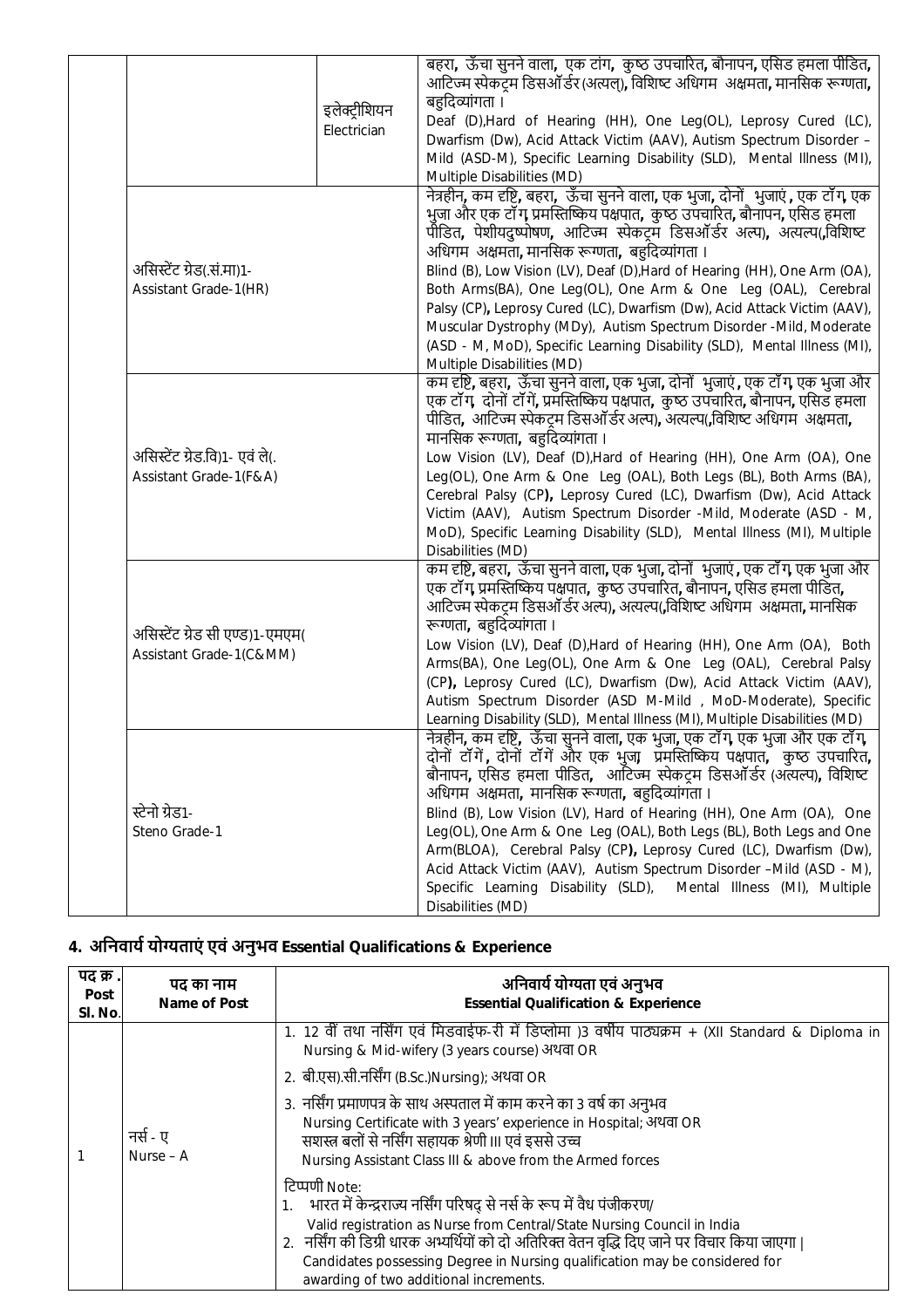| $\overline{2}$ | वृत्तिकाग्राही प्रशिक्षु/<br>वैज्ञानिक सहायक<br>(एसटी(एसए/ (श्रेणी-।)<br>Stipendiary Trainee/<br>Scientific Assistant<br>(ST/SA) (Cat-I)       | 'मानव संसाधन विकास मंत्रालय, भारत सरकार द्वारा मान्यता संस्थान से यांत्रिकीइलैक्टोनिक्स इंजीनियरिंग /विद्र्यत<br>%60 में न्युनतमअंकों के साथ डिप्लोमा । इंजीनियरिंग में डिप्लोमा, एसएस.एच/.सी.एससी. के पश्चात तीन वर्षीय<br>अवधि का होना चाहिए ।<br>Diploma with not less than 60% marks in Mechanical/Electrical/Electronics Engineering<br>recognized by the Government of India, Ministry of Human Resource Development. The diploma<br>in Engineering should be 03 years duration after SSC/HSC.<br>कम से कम एसएससी या एचएससी स्तरीय परीक्षा में अंग्रेजी एक विषय के रूप में होना चाहिए ।<br>Should have English as one of the subjects at least at SSC or HSC level examination.<br>नोट) अभियांत्रिकी में दो + एचएससी :02 वर्षीय डीप्लोमा (पाठ्यक्रम अथवा  %60 (द्वारा अनुमोदित .ई.टी.सी.आई.ए)<br>उससे अधिक अंको के साथ उत्तीर्ण करने वाले अभ्यर्थी भी पात्र है । तथापि, दसवीं के .आई.टी.आई + (एसएससी)<br>त्र नहीं है ।बाद डिप्लोमा के द्वितीय वर्ष में पार्श्विक प्रवेश के जरिए डिप्लोमा करने वाले अभ्यर्थी पा<br>Note: Candidates with HSC + 02 years Diploma course in above engineering disciplines<br>(Approved by AICTE) with 60% or above marks are also eligible. However, candidates who have<br>pursued Diploma through lateral entry to second year Diploma after 10 <sup>th</sup> (SSC) + ITI are not |                                                                                                                                                                                                                                                                                                                                                                                                                                                                                                                                                                                                                                                              |  |
|----------------|------------------------------------------------------------------------------------------------------------------------------------------------|------------------------------------------------------------------------------------------------------------------------------------------------------------------------------------------------------------------------------------------------------------------------------------------------------------------------------------------------------------------------------------------------------------------------------------------------------------------------------------------------------------------------------------------------------------------------------------------------------------------------------------------------------------------------------------------------------------------------------------------------------------------------------------------------------------------------------------------------------------------------------------------------------------------------------------------------------------------------------------------------------------------------------------------------------------------------------------------------------------------------------------------------------------------------------------------------------------------------------------------------------------------------------------------------------------------------|--------------------------------------------------------------------------------------------------------------------------------------------------------------------------------------------------------------------------------------------------------------------------------------------------------------------------------------------------------------------------------------------------------------------------------------------------------------------------------------------------------------------------------------------------------------------------------------------------------------------------------------------------------------|--|
|                |                                                                                                                                                | eligible.                                                                                                                                                                                                                                                                                                                                                                                                                                                                                                                                                                                                                                                                                                                                                                                                                                                                                                                                                                                                                                                                                                                                                                                                                                                                                                              | एच .सी.एस.(10+2) + फार्मेसी में 2 वर्षीय डिप्लोमा  फार्मेसी में +3 माह का प्रशिक्षण केन्द्र अथवा राज्य फार्मेसी  +                                                                                                                                                                                                                                                                                                                                                                                                                                                                                                                                           |  |
| 3              | फार्मासिस्ट बी/<br>Pharmacist/B                                                                                                                | कौंसिल में फार्मासिस्ट के रूप में पंजीयन।<br>H.S.C. (10+2) + 2 years Diploma in Pharmacy + 3 months Training in Pharmacy + Registration as<br>a Pharmacist with Central or State Pharmacy Council.<br>Note: राज्य या केंद्रीय फार्मेसी काउंसिल में फार्मासिस्ट के रूप में पंजीकरण की तिथि ऑनलाइन आवेदन जमा<br>करने की अंतिम तिथि तक या इससे पूर्व की होनी चाहिए।<br>The date of registration as Pharmacist with Central or State Pharmacy Council should be on or                                                                                                                                                                                                                                                                                                                                                                                                                                                                                                                                                                                                                                                                                                                                                                                                                                                      |                                                                                                                                                                                                                                                                                                                                                                                                                                                                                                                                                                                                                                                              |  |
|                | ऑपरेशन थिएटर                                                                                                                                   | before the closing date of online submission of application.                                                                                                                                                                                                                                                                                                                                                                                                                                                                                                                                                                                                                                                                                                                                                                                                                                                                                                                                                                                                                                                                                                                                                                                                                                                           | न्यूनतम 60% अंकों के साथ विज्ञान में H.S.C. (10+2) + ऑपरेशन थिएटर असिस्टेंट का एक वर्षीय सर्टिफिकेट                                                                                                                                                                                                                                                                                                                                                                                                                                                                                                                                                          |  |
| 4              | असिस्टेंट<br>(तकनीशियनबी/)<br><b>Operation Theatre</b><br>Assistant                                                                            | कोर्स ।<br>H.S.C. (10+2) in Science with minimum 60% marks + One year Certificate Course of Operation<br>Theatre Assistant.                                                                                                                                                                                                                                                                                                                                                                                                                                                                                                                                                                                                                                                                                                                                                                                                                                                                                                                                                                                                                                                                                                                                                                                            |                                                                                                                                                                                                                                                                                                                                                                                                                                                                                                                                                                                                                                                              |  |
| 5              | (Technician/B)<br>वृत्तिकाग्राही प्रशिक्षु<br>(एसटीटीएम/) ऑपरेटर<br>(श्रेणी-॥)<br><b>Stipendiary Trainee</b><br>(ST/TM) Operator<br>$(Cat-II)$ | HSC (10+2) अथवा ISC (विज्ञान विषयों के साथ) विज्ञान एवं गणित विषय में अलग %50 अलग-से कम अंक नहीं<br>होने चाहिए।<br>HSC (10+2) or ISC (with Science subjects) with not less than 50% marks in Science and<br>Mathematics individually.<br>कम से कम एसएससी स्तरीय परीक्षा में अंग्रेजी एक विषय के रूप में होना चाहिए                                                                                                                                                                                                                                                                                                                                                                                                                                                                                                                                                                                                                                                                                                                                                                                                                                                                                                                                                                                                     |                                                                                                                                                                                                                                                                                                                                                                                                                                                                                                                                                                                                                                                              |  |
| 6              | वृत्तिकाग्राही प्रशिक्षु<br>(एसटीटीएम/) अनुरक्षक<br>(श्रेणी-॥)<br><b>Stipendiary Trainee</b><br>(ST/TM) Maintainer<br>$(Cat-II)$               | Shall have English as one of the subjects at least at SSC level examination.<br>SSC (10 years) विज्ञान एवं गणित विषय में अलग %50 अलग-न्यूनतम अंक एवं संबंधित टे़डइलेक्ट्रिशियन)/<br>फिटरमें दो वर्ष का आईटीआई प्रमाण पत्र (।<br>SSC (10 years) with minimum 50% in Science subject and Mathematics individually and 2 years<br>ITI certificate in relevant trade (Electrician/Fitter)<br>उन ट्रेडों के लिए जिनकी अवधि संबंधित अभ्यर्थियों को कोर्स समाप्ति के बाद संबंधित क्षेत्र में कम ,वर्ष से कम हैं 2<br>चाहिए से कम एक वर्ष का अनुभव होना ।<br>For trades for which the duration of the ITI course is less than 2 years, the candidates shall have<br>at least one year relevant working experience after completion of the course.<br>कम से कम SSC स्तरीय परीक्षा में अंग्रेजी एक विषय के रूप में होना चाहिए ।<br>Shall have English as one of the subjects at least at SSC level examination.                                                                                                                                                                                                                                                                                                                                                                                                                  |                                                                                                                                                                                                                                                                                                                                                                                                                                                                                                                                                                                                                                                              |  |
| 7              | असिस्टेंट ग्रेड(.सं.मा)१-<br>Assistant Grade-1(HR)                                                                                             |                                                                                                                                                                                                                                                                                                                                                                                                                                                                                                                                                                                                                                                                                                                                                                                                                                                                                                                                                                                                                                                                                                                                                                                                                                                                                                                        | <u>कौशल परीक्षा हेतु अनिवार्य अपेक्षाएं .पद सं) 7 से 9 के लिए (</u><br>Essential requirements for Skill Test (for posts at Sl.No. 7 to                                                                                                                                                                                                                                                                                                                                                                                                                                                                                                                       |  |
| 8              | .वि)<br>असिस्टेंट ग्रेड1-<br>एवं ले(.<br><b>Assistant Grade-1</b><br>(F & A)                                                                   | भी<br>किसी<br>मान्यता<br>प्राप्त<br>विश्वविद्यालय% 50 संस्थान से न्यूनतम/                                                                                                                                                                                                                                                                                                                                                                                                                                                                                                                                                                                                                                                                                                                                                                                                                                                                                                                                                                                                                                                                                                                                                                                                                                              | 9)<br><u>टंकण परीक्षा Typewriting Test</u><br>पीसी पर अंग्रेज़ी में शब्द 30 प्रति मिनट की टाईपिंग गति  <br>30 words per Minute typing speed on PC in English.                                                                                                                                                                                                                                                                                                                                                                                                                                                                                                |  |
| 9              | असिस्टेंट ग्रेड सी एण्ड)1-<br>एमएम(<br><b>Assistant Grade-</b><br>1(C&MM)                                                                      | अंको के औसत सहित किसी भी विषय<br>में स्नातक डिग्री ।<br>Bachelor's<br>Degree<br>with<br>Any<br>minimum<br>50%<br>marks<br>in<br>aggregate from a recognised<br>University / Institution.                                                                                                                                                                                                                                                                                                                                                                                                                                                                                                                                                                                                                                                                                                                                                                                                                                                                                                                                                                                                                                                                                                                               | <u>कंप्यूटर प्रवीणता परीक्षा Computer Proficiency Test</u><br>एम एस विंडोस ऑपरेटिंग सिस्टम तथा डेस्कटॉप अप्लिकेशन यथा एम<br>एस ऑफिस (Word, Excel, Access and Power Point), ईमेल -<br>प्रबंधन तथा इंटरनेट सर्फिंग में कम से कम छ: माह की अवधि का<br>सर्टिफिकेट कोर्स उत्तीर्ण किया हो<br>तथापियह, शर्त उन अभ्यर्थियों पर लागू नहीं होगी जिन्होंने विद्यालय<br>अथवा कालेज पाठ्यक्रम में कम्प्यूटर विज्ञानकम्प्यूटर/ अप्लिकेशन्स को<br>एक विषय के रूप में अध्ययन किया हो<br>Should have passed a Certificate Course of duration of not<br>less than 6 months on MS- Windows Operating System and<br>Desktop Applications such as MS Office (Word, Excel, Access |  |